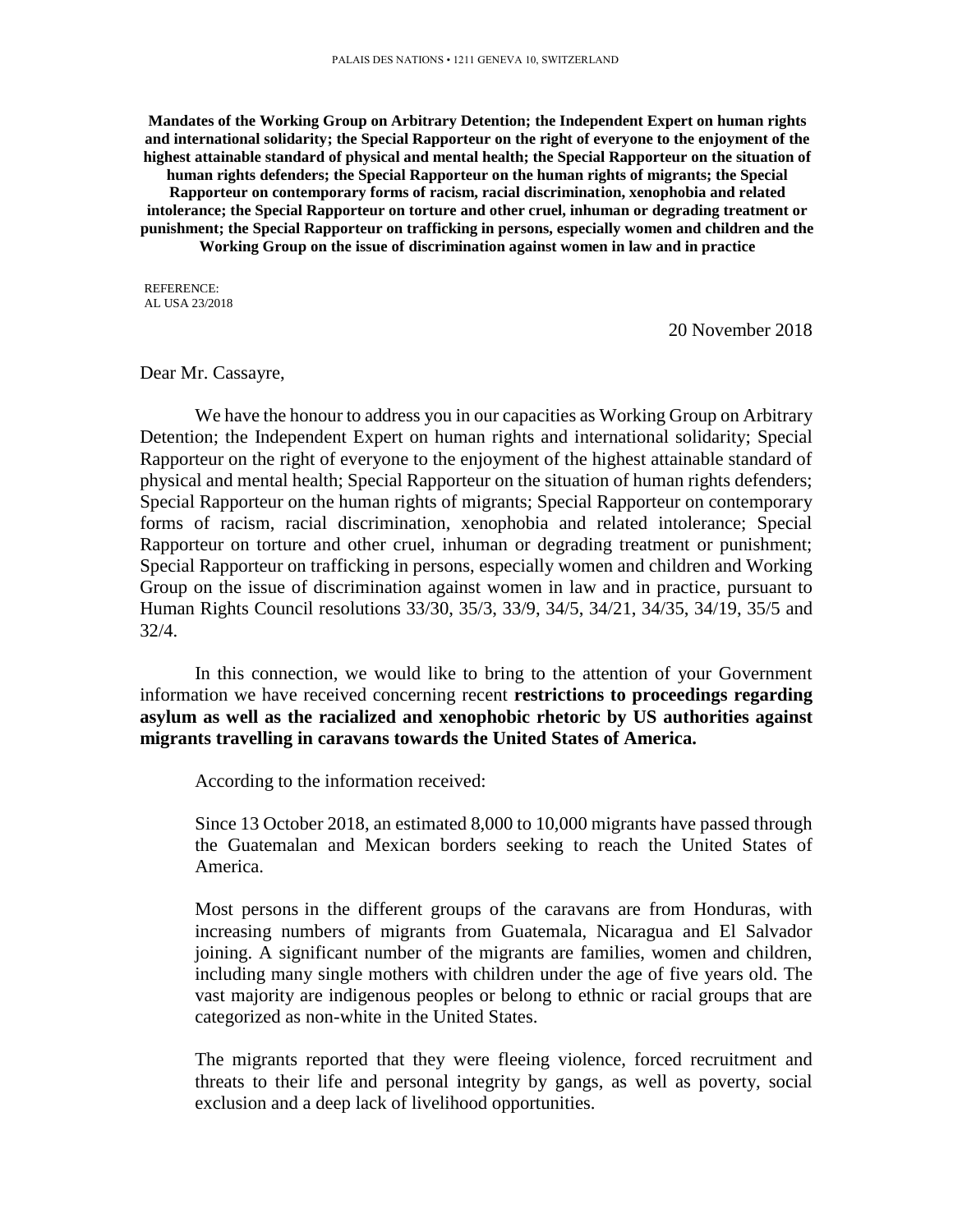## **Xenophobic and discriminatory rethoric towards members of the caravans travelling towards the United States**

In escalating rhetoric ahead of the midterm elections, the President of the United States called the migrant caravans "an invasion" (29 October 2018) and "an assault on our country" (18 October 2018), and claimed that there were "criminals and unknown Middle Easterners" (22 October 2018) as well as "Many Gang Members and some very bad people" (29 October 2018) among the migrants in the caravans in later Tweets.

On 23 October, the Department of Homeland Security stated that within the caravans are people who are "gang members or have significant criminal histories". To date, no empirical evidence to sustain these assertions has been provided publicly by the above-mentioned authorities. On 2 November, President Trump vowed to prevent the "violent" migrant caravan from "invading" the country.

To date, the US Department of Defense has reportedly deployed 5,200 active-duty troops to the southwest border (1,800 to Texas, 1,700 to Arizona and 1,500 to California). This increases the 2,000 National Guard members already at the border and the 7,000 National Guard troops planned to be deployed at the end of 2018. Reportedly, the Department of Defense turned down a request made by the Department of Homeland Security to grant authority to active military troops to directly enforce US immigration laws, including detention of migrants and riot control.

On 1 November President Trump commented that military troops "should treat rocks thrown by migrants as firearms attacks". Later, President Trump retreated from those comments, stating that, if soldiers were attacked with rocks thrown by migrants, they would be arrested.

The 2014 update of the Use of Force Policy, Guidelines and Procedures Handbook of the US Customs and Border Protection established that border patrol agents are not supposed to shoot at rock throwers, unless they have a 'reasonable belief' that there is an "imminent danger of serious physical injury or death". Since 2010, there have been nine incidents in which border patrol agents shot and killed alleged rock throwers at the border.

On 1 November 2018, the President of the United States announced that migrants would be held in "massive cities of tents" built with the assistance of the military. This raises concerns about immigration detention, an issue repeatedly raised with your Excellency's Government, for instance in letters 23/2017, 12/2018 and 18/2018.

## **Restrictions to initiating asylum processes in the United States**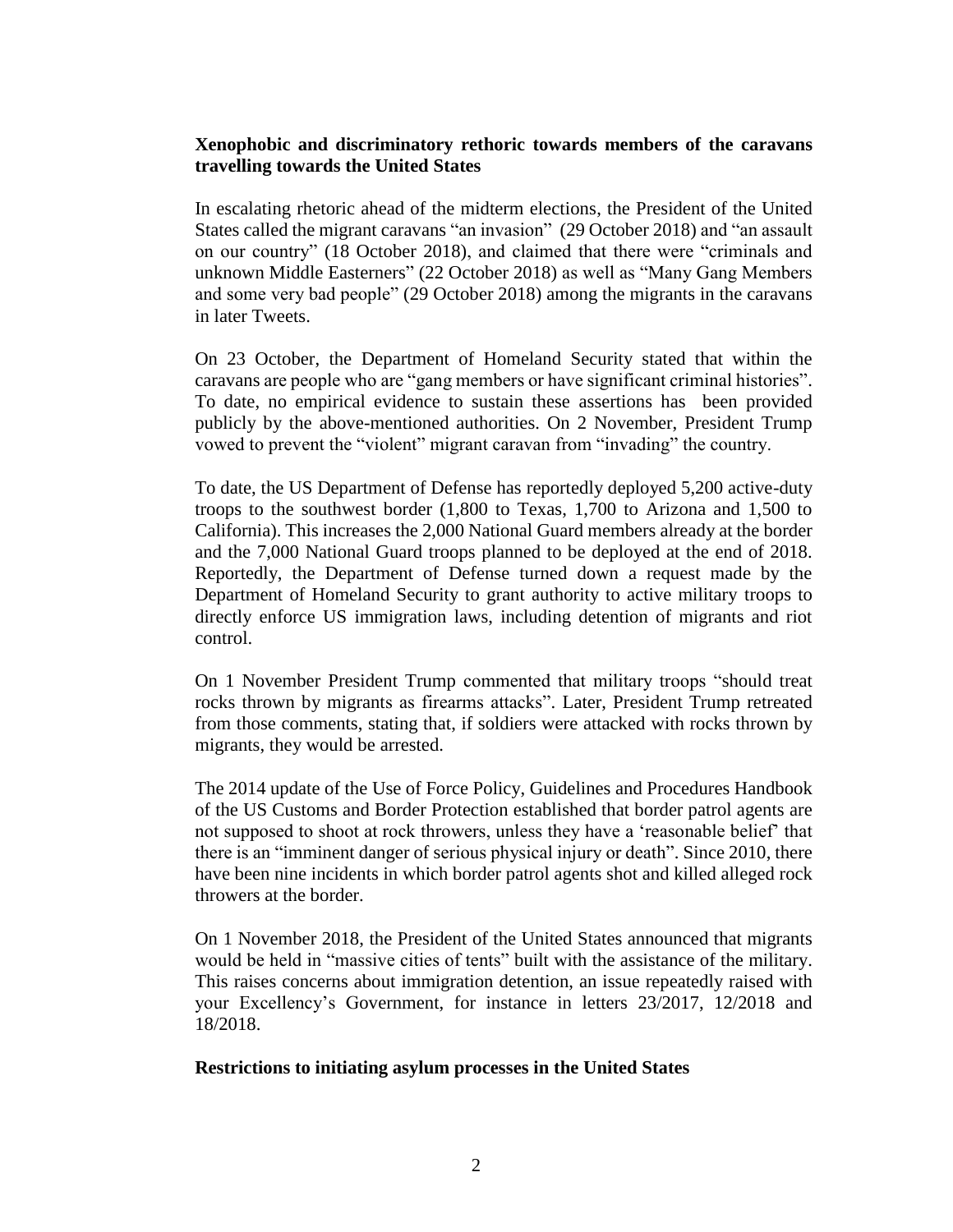On 8 November, the Secretary of Homeland Security and the acting Attorney General issued an interim final rule providing that persons subject to a presidential proclamation concerning the southern border would not be eligible to pursue asylum. On 9 November, the "Presidential Proclamation Addressing Mass Migration Through the Southern Border of the United States" was issued. This proclamation provides that those persons who enter the southern border outside of an official entry point will not be eligible to request asylum. This appears to contradict what is established by the Immigration and Nationality Act (INA) which states that, "Any alien who is physically present in the United States or who arrives in the United States (whether or not at a designated port of arrival) may apply for asylum." Moreover, the proclamation states that Department of Homeland Security would have to screen asylum seekers to determine whether they have a reasonable fear of persecution, which is the standard set by the Refugee Convention and its protocol.

In addition, US authorities have engaged in a pattern of denying asylum seekers access to the asylum process on the U.S.-Mexico border through variety of normative and *de facto* tactics. These tactics include physically obstructing access to the port of entry buildings, imposing unreasonable delays before granting access to the asylum process and arguing lack of sufficient capacity. Unreasonable delays in processing asylum requests are also due to the existence of a waitlist system which is being coordinated with Mexican immigration authorities and other parties. Asylum seekers are instructed to wait on the bridge, in the preinspection area, or at a shelter until there is adequate space at the port of entry. On some occasions they are informed that they cannot be processed because the port of entry is at its full capacity. The waiting time to be processed could range from one to two months, placing asylum seekers in a critical humanitarian situation as they usually are in a precarious economic situation and also face considerable risks due to the presence of organized crime at the border area. Most of them are compelled to enter the United States outside the ports of entry risking their lives and increasing the possibility of being detained by the Border Patrol.

In addition, the President of the United States issued a series of Tweets in which he threatened to cut off aid to Honduras, Guatemala and El Salvador unless they stop the caravans. The Vice-President met with the President of Honduras and tweeted about having delivered this message. In what seems to be a threat towards the funding for the "Alliance for Prosperity in the Northern Triangle", the President is aiming at the plan which his administration previously claimed would combat irregular immigration by creating conditions for shared security and economic growth across the hemisphere. In reaction to the threats, the Presidents of Honduras and Guatemala have issued statements saying that the organisers of the caravan shall be prosecuted with the full force of the law.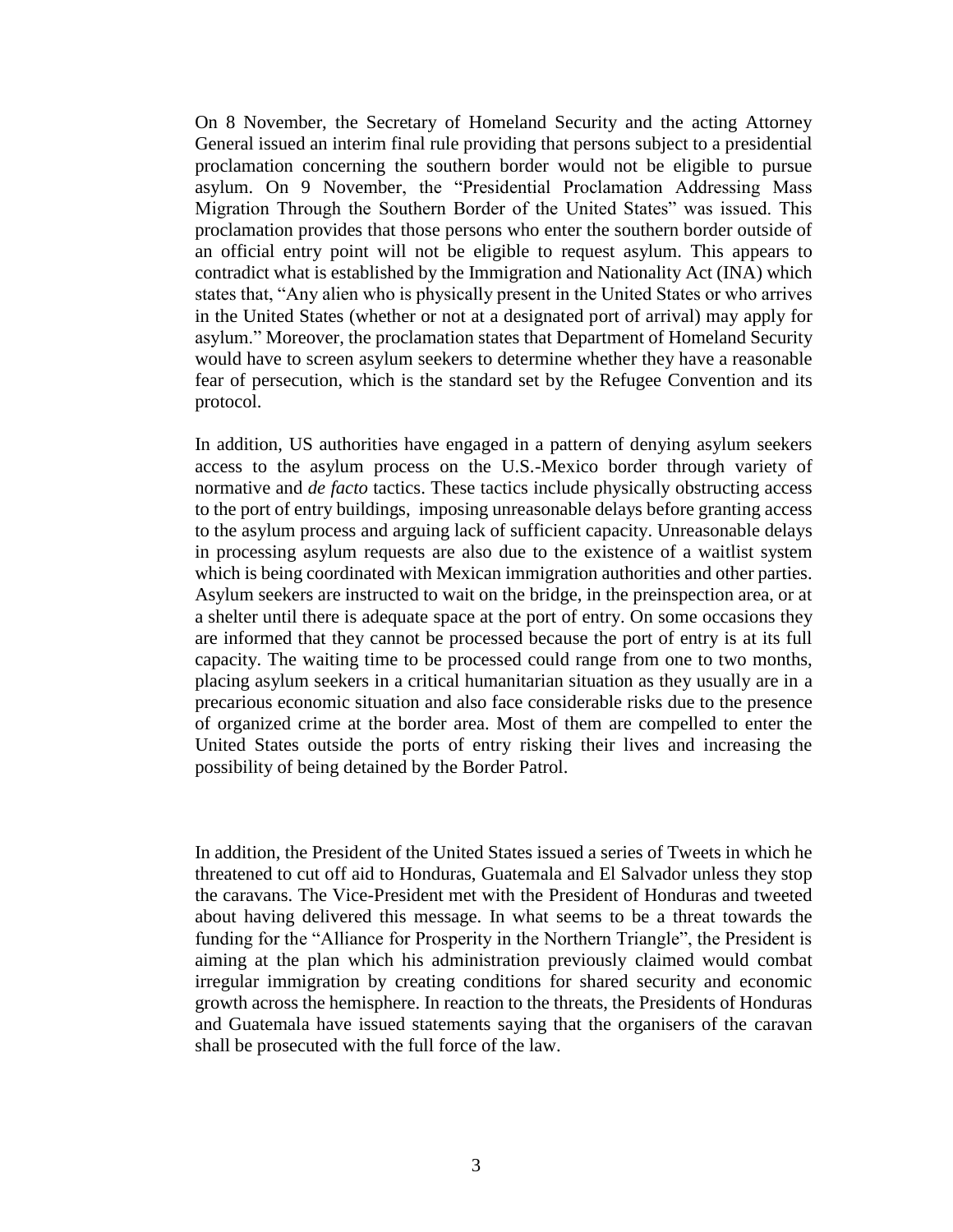Without attempting to prejudge the accuracy of these allegations or formulate a conclusion on the facts, we express our grave concern about Your Government's reported reaction to the upcoming arrival of migrants at different points of the Southern border between Mexico and the United States of America.

We are seriously concerned about the racialized and xenophobic language allegedly used by US authorities, which stigmatizes migrants, equating them with crime and epidemics. We are deeply concerned that that such rethoric may fuel a climate of hostility, intolerance, racial hatred and xenophobia against those perceived as non-white. It is of particular concern that such rethoric is used by high-level authorities, leading to the escalation and normalization of hate speech, incitement to hatred and discrimination in the political and public sphere.

We are also deeply concerned about the announced recourse to military personnel to secure the border of the United States. Experience shows that when armed forces are used to perform tasks that they are not trained to do, this usually leads to serious violations of human rights. In addition, we are also concerned about the excesive use of detention againts migrant persons, under a system that seems to be, in many cases, unnecesary, punitive, unreasonably long and not based on an individualized assessment of the necessity and proportionality of the deprivation of liberty.

We also express our serious concern about possible returns in violation of the principle of non-refoulement and the lack of individual risk assessments.When individual assessments are delayed or not carried out, and migrants are not given the opportunity to present their asylum claims describing the risks they may face when returned to their countries of origin, a possible violation of the international principle of non-refoulement results. We also would like to remind your Excellency's Government that, under the universal, non-derogable and peremptory prohibition of torture, no person, regardless of their entitlement to refugee status, their background or any other consideration, can be lawfully returned to a country or territory where they may face a real risk of being exposed to torture.

We are additionally concerned about the threats to cut aid to the countries of origin of the migrants, as this may only lead to exacerbating the conditions from which these migrants are fleeing in the first place.

In connection with the above alleged facts and concerns, please refer to the **Annex on Reference to international human rights law** attached to this letter which cites international human rights instruments and standards relevant to these allegations.

As it is our responsibility, under the mandates provided to us by the Human Rights Council, to seek to clarify cases brought to our attention, we would therefore be grateful for your observations on the following matters:

1. Please provide information and any comments you have on the abovementioned allegations.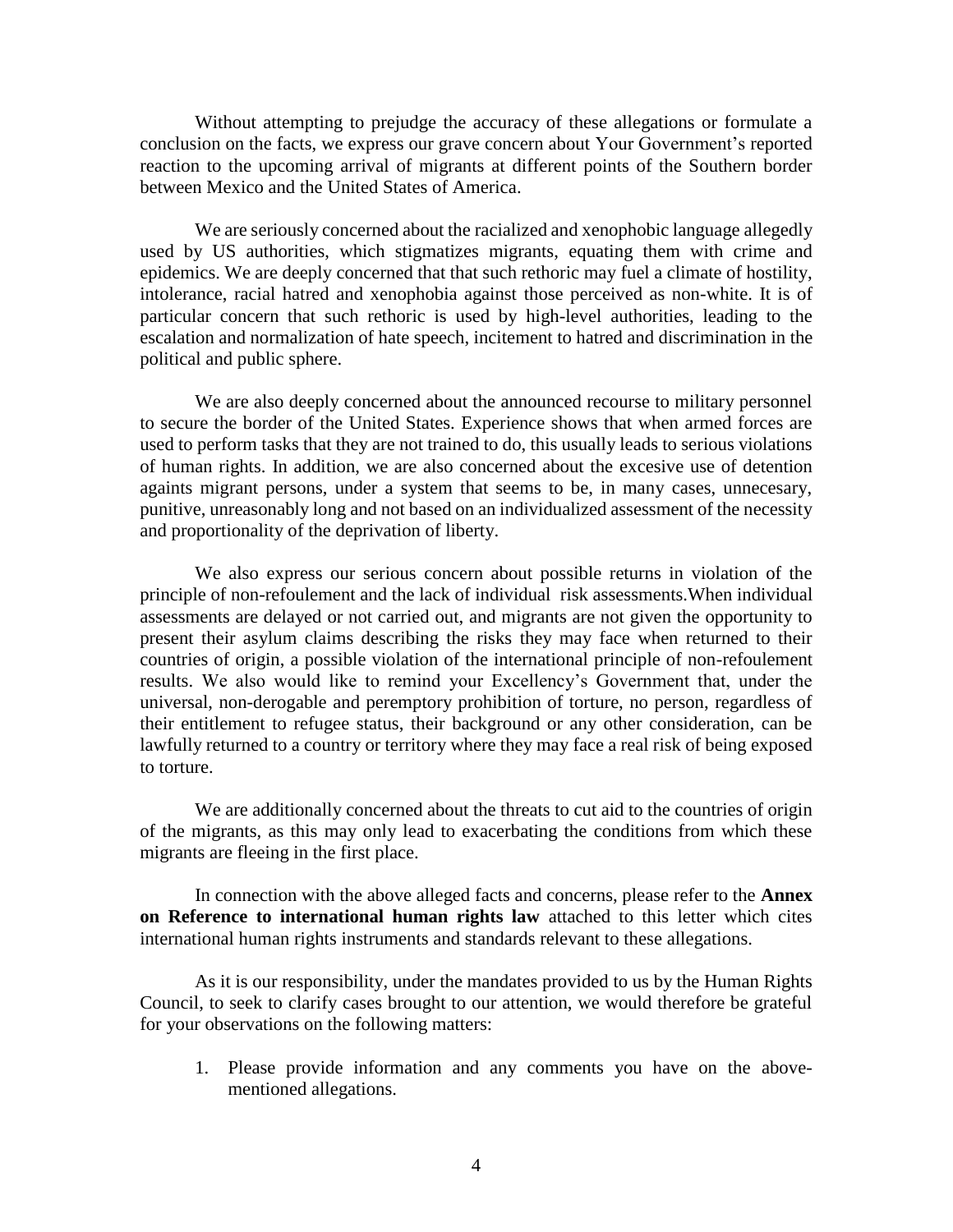- 2. Please provide information on how your Government has respected and continues to respect the principle of non-refoulement, and particularly on the measures in place to guarantee that all asylum seekers have access to an asylum process in a timely manner.
- 3. Please provide information on how your Government plans to respect the principle to prohibit collective deportations and to ensure that each person receives an individual assessment of his or her asylum application and protection needs.
- 4. Please provide information on how your Government identifies especially vulnerable migrants, in particular women, children, victims or potential victims of trafficking in persons, the elderly and LGBTI persons.
- 5. Please provide information on the measures taken by your Government to ensure that deportations are only carried out on the basis of genuine, fully informed and valid consent, in a dignified manner that guarantees respect for human rights, in addition to the appropriate measures for the evaluation of their needs and their reintegration in their countries of origin.
- 6. Please provide information on actions taken to ensure that security forces at the border will act in accordance with the internationally recognized principles of necessity, proportionality and rationality, upon arrival of the caravans.
- 7. Please indicate what measures have been taken to ensure that all of those who defend the rights of migrants in the United States are able to carry out their legitimate work in an enabling environment without fear of intimidation of any kind.
- 8. Please provide detailed information on measures taken to address xenophobic attitudes and behavior towards those perceived as foreigners/outsiders on the basis of their race, colour, descent, and national or ethnic origin. In particular, please provide details on steps taken to condemn, prohibit, eliminate and sanction hate speech as well as incitement to hatred, violence or discriminationincluding against migrants, refugees and asylum seekers.
- 9. Please provide information on the measures envisaged to ensure that aid to concerned countries of origin will not be cut.

This communication and any response received from your Government will be made public via the communications reporting [website](https://spcommreports.ohchr.org/) within 60 days. They will also subsequently be made available in the usual report to be presented to the Human Rights Council.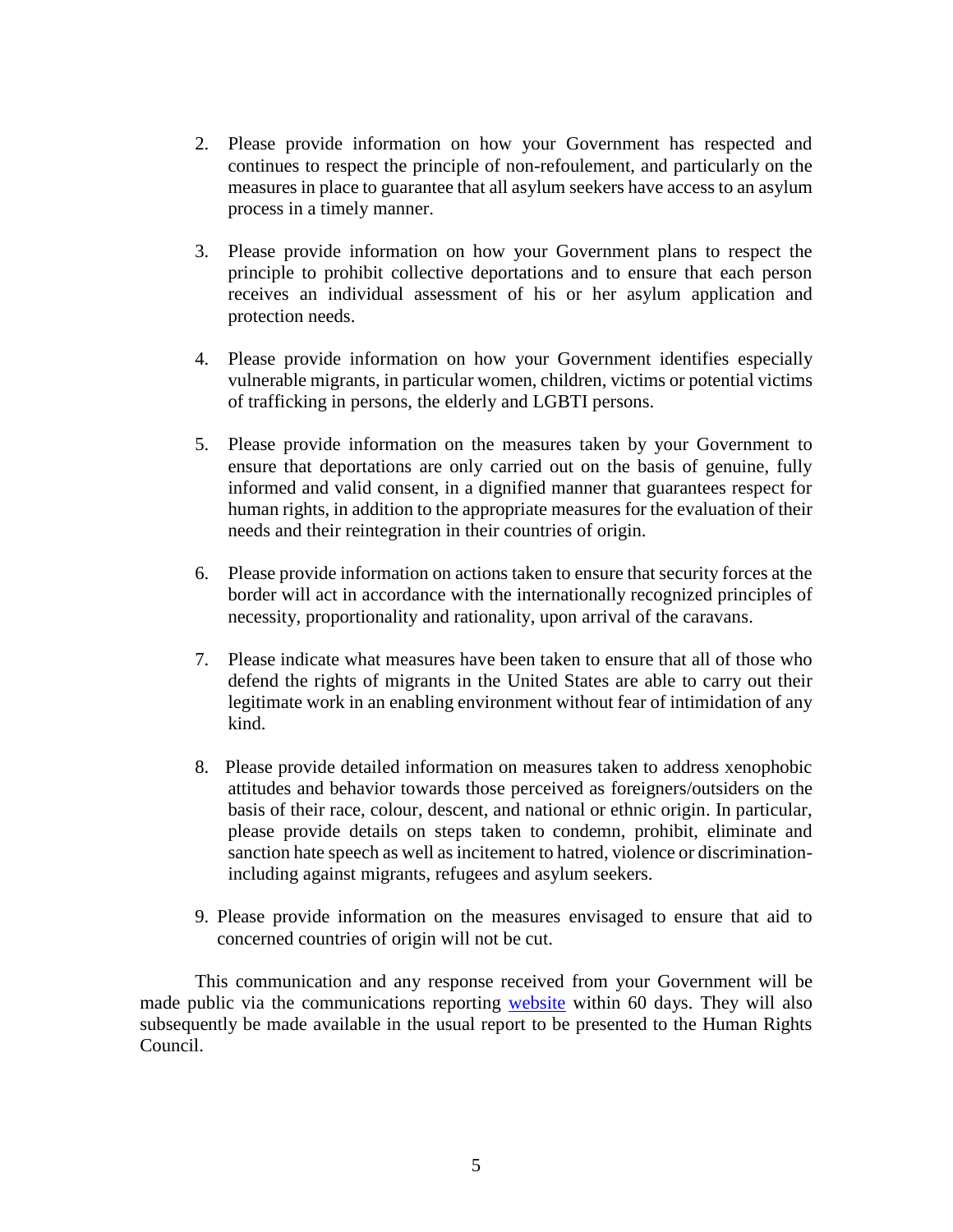While awaiting a reply, we urge that all necessary interim measures be taken to end hate speech against migrants and prevent violations of international human rights and humanitarian law when the caravans may reach the border of the United States of America.

Letters to verify allegations that the migrants faced violations of their human rights while travelling with the caravans in direction to the United States of America have also been sent to the governments of Guatemala, Mexico and Honduras.

We may publicly express our concerns in the near future as, in our view, the information upon which the press release will be based is sufficiently reliable to indicate a matter warranting immediate attention. We also believe that the wider public should be alerted to the potential implications of the above-mentioned allegations. The press release will indicate that we have been in contact with your Government and the Governments of Guatemala, Mexico and Honduras to clarify the issues in question.

Accept, Mr. Cassayre, the assurances of our highest consideration.

Elina Steinerte Vice-Chair of the Working Group on Arbitrary Detention

Obiora C. Okafor Independent Expert on human rights and international solidarity

Dainius Pûras Special Rapporteur on the right of everyone to the enjoyment of the highest attainable standard of physical and mental health

> Michel Forst Special Rapporteur on the situation of human rights defenders

Felipe González Morales Special Rapporteur on the human rights of migrants

E. Tendayi Achiume Special Rapporteur on contemporary forms of racism, racial discrimination, xenophobia and related intolerance

Nils Melzer Special Rapporteur on torture and other cruel, inhuman or degrading treatment or punishment

Maria Grazia Giammarinaro Special Rapporteur on trafficking in persons, especially women and children

Ivana Radačić Chair-Rapporteur of the Working Group on the issue of discrimination against women in law and in practice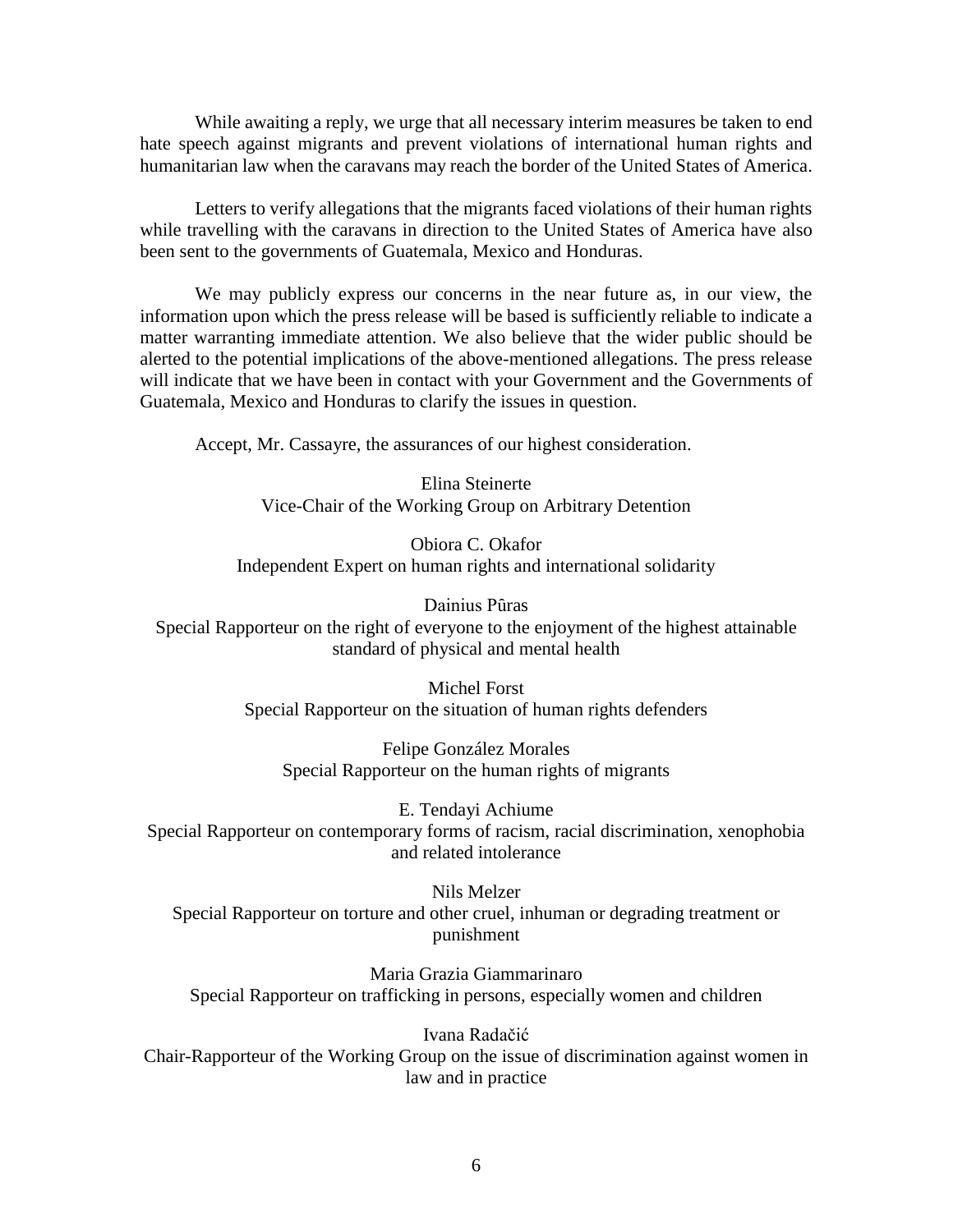## **Annex Reference to international human rights law**

Without implying in advance, a conclusion on the alleged facts, we would like to draw the attention of your Government to the international standards and regulations applicable to the matters set forth above.

We wish to refer your Government to the International Covenant on Civil and Political Rights (ICCPR) ratified by United States on 08 June 1992 and notably to Articles 2, 5, 7, 9, 10, 11, 12, 13, 14, 19, 22 and 26. We recall that the aforementioned provisions can only be restricted in cases strictly limited by law and in accordance with the principles of necessity and proportionality established by international law.

In particular, we would like to draw the attention of your Government to Article 9.1 of the ICCPR, which stipulates that "everyone has the right to liberty and security of person. No one shall be subjected to arbitrary arrest or detention. No one shall be deprived of his liberty except on such grounds and in accordance with such procedure as are established by law. "

"The enjoyment of Covenant rights is not limited to citizens of States Parties but must also be available to all individuals, regardless of nationality or statelessness, including asylum seekers, refugees, migrant workers and other persons who may find themselves in the territory or subject to the jurisdiction of the State Party "(CCPR/C/21/Rev.1/Add.13, paragraph 10). The detention of migrants should always be a measure of last resort. The ICCPR furthermore stipulates in article 9.4 that that all persons deprived of their liberty shall be ensured, without delay, the right to initiate proceedings before a court, for it to determine the lawfulness of the detention. For a more detailed overview of the international human rights standards governing the detention of migrants, including the obligation of States to always resort to alternatives to detention first, we would like to draw your attention to the Special Rapporteur on the human rights of migrants' report to the Human Rights Council (A/HRC/20/24), as well as the Basic Principles and Guidelines on the right of anyone deprived of their liberty to bring proceedings before a court (A/HRC/30/37). The Special Rapporteur notably noted that "according to international human rights standards, it should be a measure of last resort, only permissible for the shortest period of time and when no less restrictive measure is available. Governments have an obligation to establish a presumption in favour of liberty in national law, first consider alternative non-custodial measures, proceed to an individual assessment and choose the least intrusive or restrictive measure."

We would like to highlight that Revised Deliberation No. 5, on deprivation of liberty of migrants, recently adopted by the Working Group on Arbitrary Detention, requires for the detention of migrants to be applied as an exceptional measure of last resort, for the shortest period and only if justified by a legitimate purpose (p. 12). It also calls for it to be reasonable, necessary and proportionate in the light of the circumstances specific to the individual case (p. 14). Very importantly, the Revised Deliberation No. 5 states that detention of migrants in situations of vulnerability or at risk, such as pregnant women,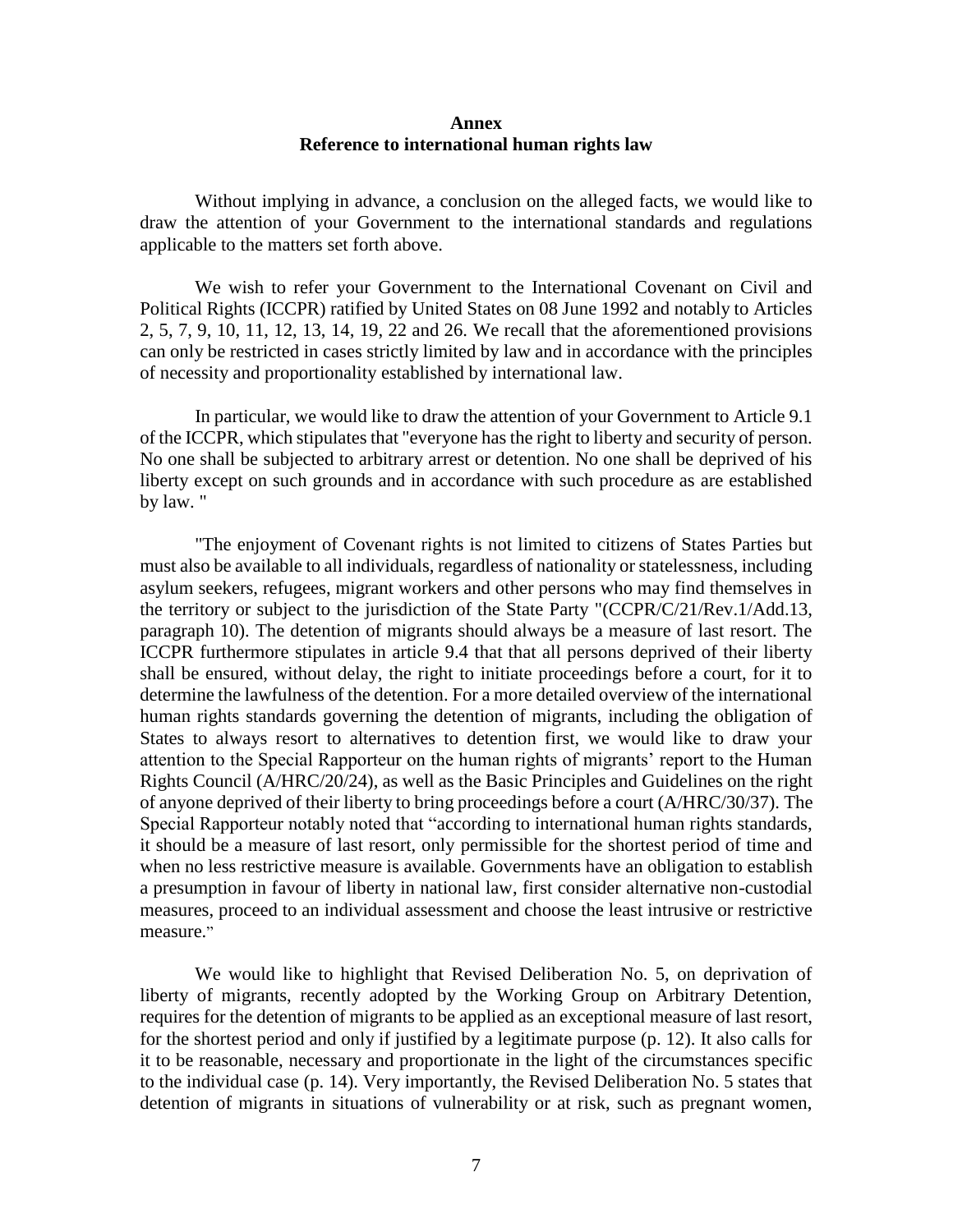breastfeeding mothers, survivors of trafficking, torture and/or other serious violent crimes, must not take place (p. 41).

With regard to the racialized and xenophobic rhetoric targeting members of the caravans, we would further like to bring to the attention of your Government relevant provisions of the International Convention on the Elimination of All Forms of Racial Discrimination (ICERD), ratified by the United States of America in 1994. Article 2(1) requires that States Parties prohibit and eliminate any act or practice of racial discrimination against persons and/or groups based on race, colour, descent, or national or ethnic origin. In addition, the prohibition of hate speech is firmly enshrined in international human rights law, mainly through article 4 of ICERD and Article 20(2) of ICCPR. Article 4 of ICERD obliges States to condemn, prohibit, eliminate and sanction all propaganda that is based on ideas or theories of superiority of one race or group of persons of one colour or ethnic origin, or that attempts to justify or promote racial hatred and discrimination in any form. To this end, States must prohibit public authorities and institutions on the national and local level to promote or incite racial discrimination. Similarly, article 20 (2) of ICCPR reiterates that any advocacy of national, racial or religious hatred that constitutes incitement to discrimination, hostility or violence must be prohibited by law.

General Recommendation 35 of the Committee on the Elimination of all Forms of Racial Discrimination underlines that racist hate speech can take various forms and is not confined to explicitly racial remarks (para. 7). In this context, the Committee urges States parties to declare and effectively sanction as offences punishable by law, inter alia (a) all dissemination of ideas based on racial or ethnic superiority or hatred, by whatever means; (b) incitement to hatred, contempt or discrimination against members of a group on grounds of their race, colour, descent, or national or ethnic origin; (c) threats or incitement to violence against persons or groups on such grounds; and (d) insults of persons or groups or justification of hatred, contempt or discrimination on such grounds, when it clearly amounts to incitement to hatred or discrimination (para.13). The Committee also draws attention to the role of politicians and other public opinion-formers in contributing to a negative climate towards certain groups and thus encourages such persons to adopt positive approaches directed to the promotion of intercultural understanding and harmony (para.15). The Durban Declaration and Programme of Action similarly emphasizes that "the stigmatization of people of different origins by acts or omissions of public authorities, institutions, the media, political parties or national or local organizations is not only an act of racial discrimination but can also incite the recurrence of such acts, thereby resulting in the creation of a vicious circle which reinforces racist attitudes and prejudices, and which must be condemned" (para. 94).

Furthermore, we would like to refer your Government to the fundamental principles set forth in the Declaration on the Right and Responsibility of Individuals, Groups and Organs of Society to Promote and Protect Universally Recognized Human Rights and Fundamental Freedoms, also known as the UN Declaration on Human Rights Defenders. In particular, we would like to refer to articles 1 and 2 of the Declaration which state that everyone has the right to promote and to strive for the protection and realization of human rights and fundamental freedoms at the national and international levels and that each State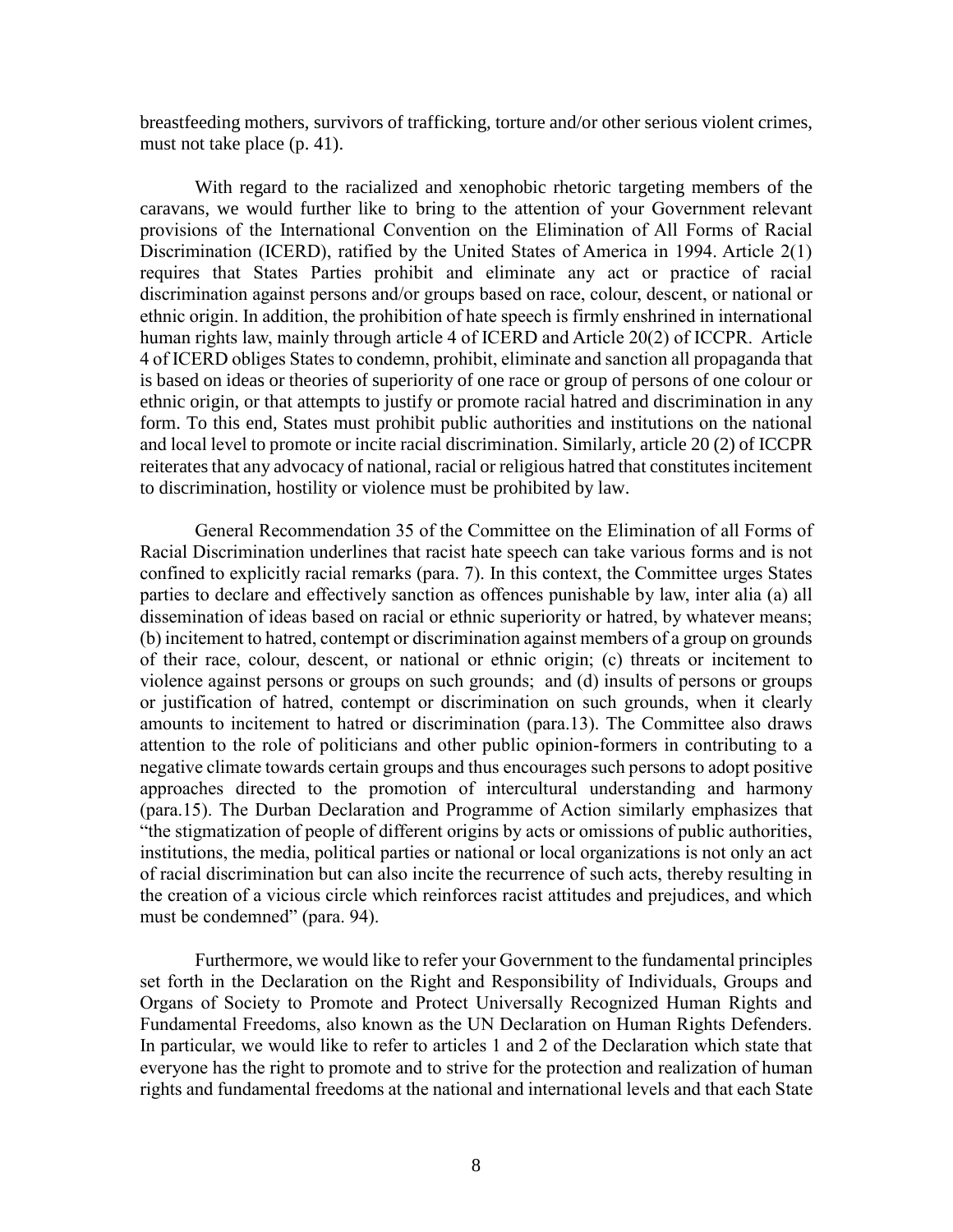has a prime responsibility and duty to protect, promote and implement all human rights and fundamental freedoms.

We would also like to draw the attention of your Government to Article 12.2 of the ICCPR, which stipulates that "everyone shall be free to leave any country, including his own" and Article 13.2 of the Universal Declaration of Human Rights which stipulates that "everyone has the right to leave any country, including his own, and to return to his country".

We would furthermore like to refer to the OHCHR's "Recommended Principles and Guidelines on Human Rights at International Borders".

With regard to systematic detention of migrants and asylum seekers, we would like to draw the attention of your Government to the General Comment 35 of the Human Rights Committee, which records in paragraph 18 that "detention in the course of proceedings for the control of immigration is not per se arbitrary, but the detention must be justified as reasonable, necessary and proportionate in the light of the circumstances and reassessed as it extends in time. Asylum seekers who unlawfully enter a State party's territory may be detained for a brief initial period in order to document their entry, record their claims and determine their identity if it is in doubt. To detain them further while their claims are being resolved would be arbitrary in the absence of particular reasons specific to the individual, such as an individualized likelihood of absconding, a danger of crimes against others or a risk of acts against national security. The decision must consider relevant factors case by case and not be based on a mandatory rule for a broad category". For these reasons, the committee considered that mandatory detention is inherently arbitrary and therefore contrary to the ICCPR.

We would also like to refer to the report of the Working Group on discrimination against women in law and in practice on its visit to the United States (A/HRC/32/44/Add.2) recommending that the United States end detention of migrant women with children and establish accountability mechanisms and adequate gender-sensitive training of Customs and Border Protection officials.

Furthermore, we would like to refer the Government of your Government to the Basic Principles on the Use of Force and Firearms by Law Enforcement Officials, adopted in 1990 and welcomed by the UN General Assembly in A/RES/45/166. The Basic Principles mention in Article 4 as a general provision that "Law enforcement officials, in carrying out their duty, shall, as far as possible, apply non-violent means before resorting to the use of force and firearms."

With regard to the threats made regarding aid to the Governments of El Salvador, Guatemala, and Honduras, we would like to recall to your Government that international cooperation has widely been recognized as essential to the achievement of human rights, including in the Vienna Declaration and the 2030 Agenda for Sustainable Development, and specifically enshrined in Sustainable Development Goal 17. The Independent Expert